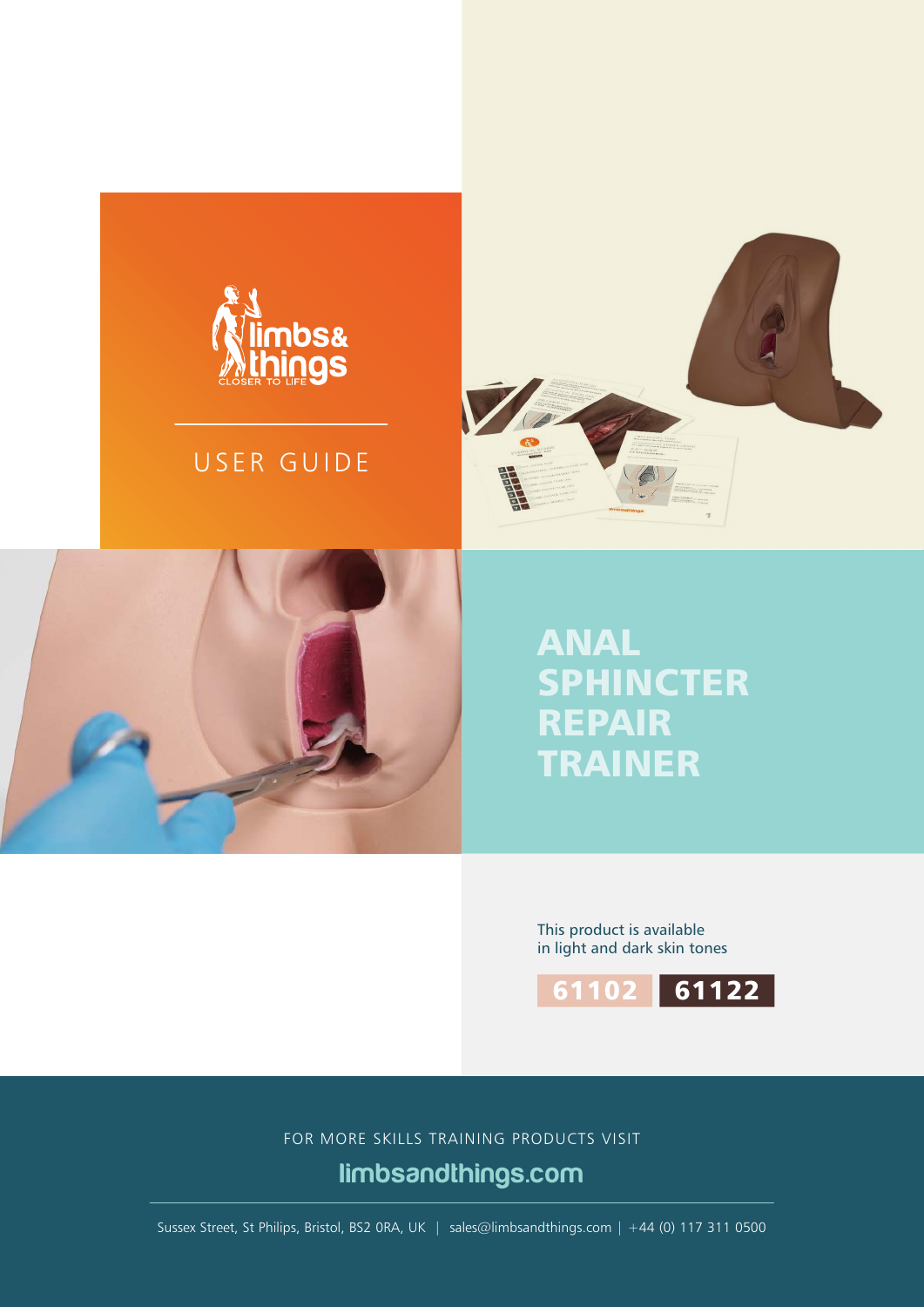#### INDEX

| PACKAGE SUPPLIED                               | 3 |
|------------------------------------------------|---|
| SAFETY & CLEANING INSTRUCTIONS                 |   |
| <b>SET UP</b>                                  | 5 |
| • SECURING THE STAND                           | 5 |
| • FITTING/REMOVING ANAL SPHINCTER REPAIR BLOCK | 6 |
|                                                |   |
| <b>CARE &amp; MAINTENANCE</b>                  |   |

# TAKE A LOOK AT OUR VIDEO



VISIT THE WEBSITE limbsandthings.com

OR YOUTUBE CHANNEL **youtube.com/limbsandthings**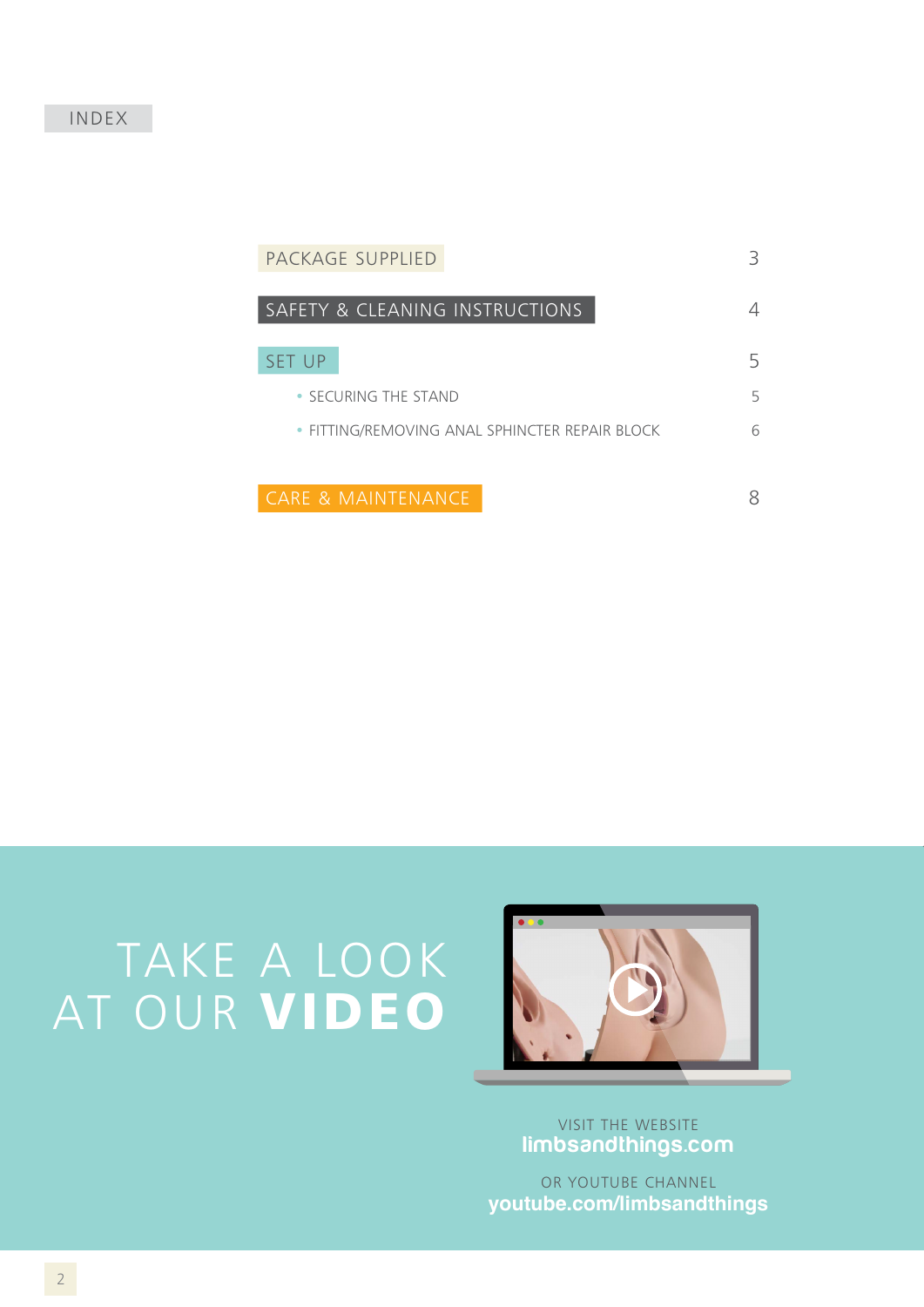

### YOU'LL NEED (NOT SUPPLIED)

Sutures **Forceps & Relevant Instruments** 



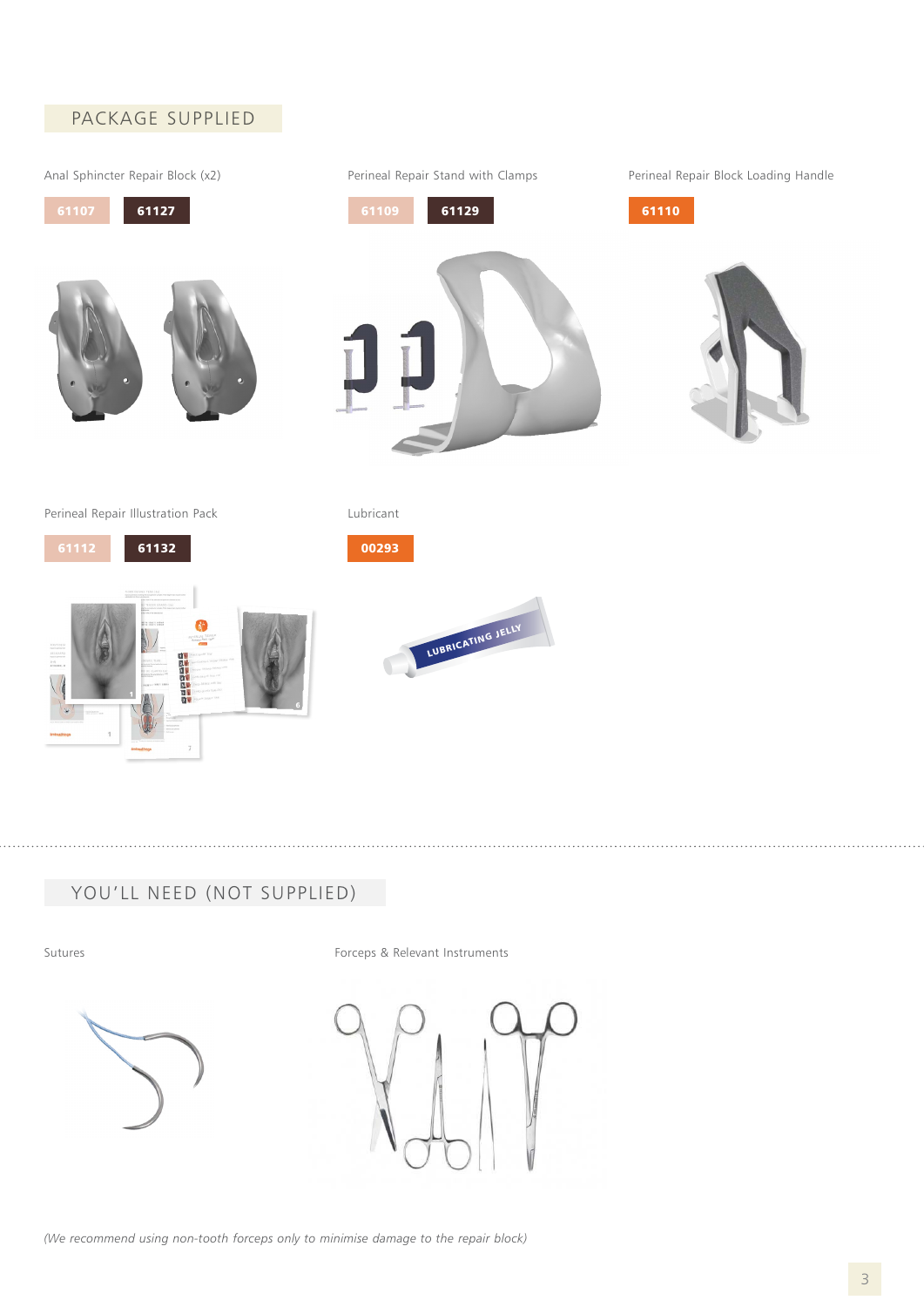#### SAFETY & CLEANING INSTRUCTIONS

*READ THE SAFETY INSTRUCTIONS CAREFULLY BEFORE USING YOUR ANAL SPHINCTER REPAIR TRAINER*



Follow all instructions. Keep these instructions. Heed all warnings.

Wear gloves at all times and remove all jewellery items. Sharp surfaces such as finger nails and rings can lead to damage of silicone parts.





Handle with care. The silicone is soft and can mark easily.

Use lubrication when performing a digital exam.





Remove sutures upon completing a repair. Great care must be taken to ensure that the block itself isn't damaged. We recommend using small sharp scissors to remove sutures.

Clean the product with a soft damp cloth or sponge, using only warm water with mild detergent, after every training session.







Do not install near any heat sources, do not expose the product to flames or use near naked flame sources. Do not use flammable solvents near or on this product.

\_\_\_\_\_\_\_\_\_

Do not use any attachments other than those supplied by the manufacturer.

. <u>. . . . . . . . . .</u> .





Do not use toothed dissectors/forceps when performing perineal repairs, to do so could cause damage to the silicone of the product. We recommend using nontoothed forceps instead.

 $- - - - - - - - - -$ 

Do not allow young children to use this product.





Do not disassemble the product or attempt to repair a faulty unit, please return the product to Limbs & Things for assessment and repair.

\_\_\_\_\_\_\_\_\_\_\_\_\_\_\_\_\_\_\_

#### STORAGE & TRANSPORTATION



When a training session is completed, and prior to packing away, remove all parts from the Stand component so that they don't experience undue tension for long periods of time whilst in storage.



Always ensure that the product is properly packed and secured during transportation and storage in order to prevent personal injury or damage to the product.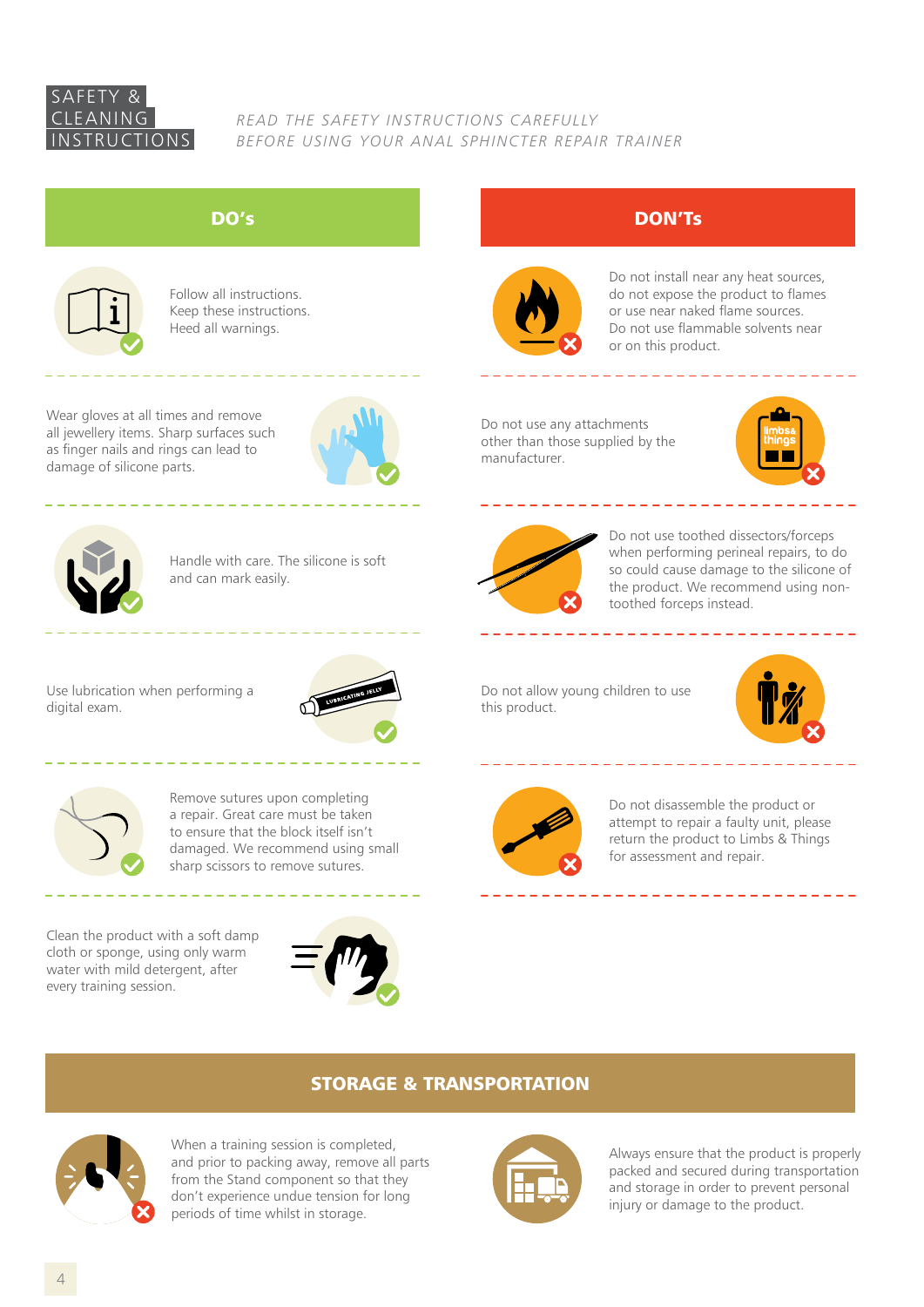### SET UP



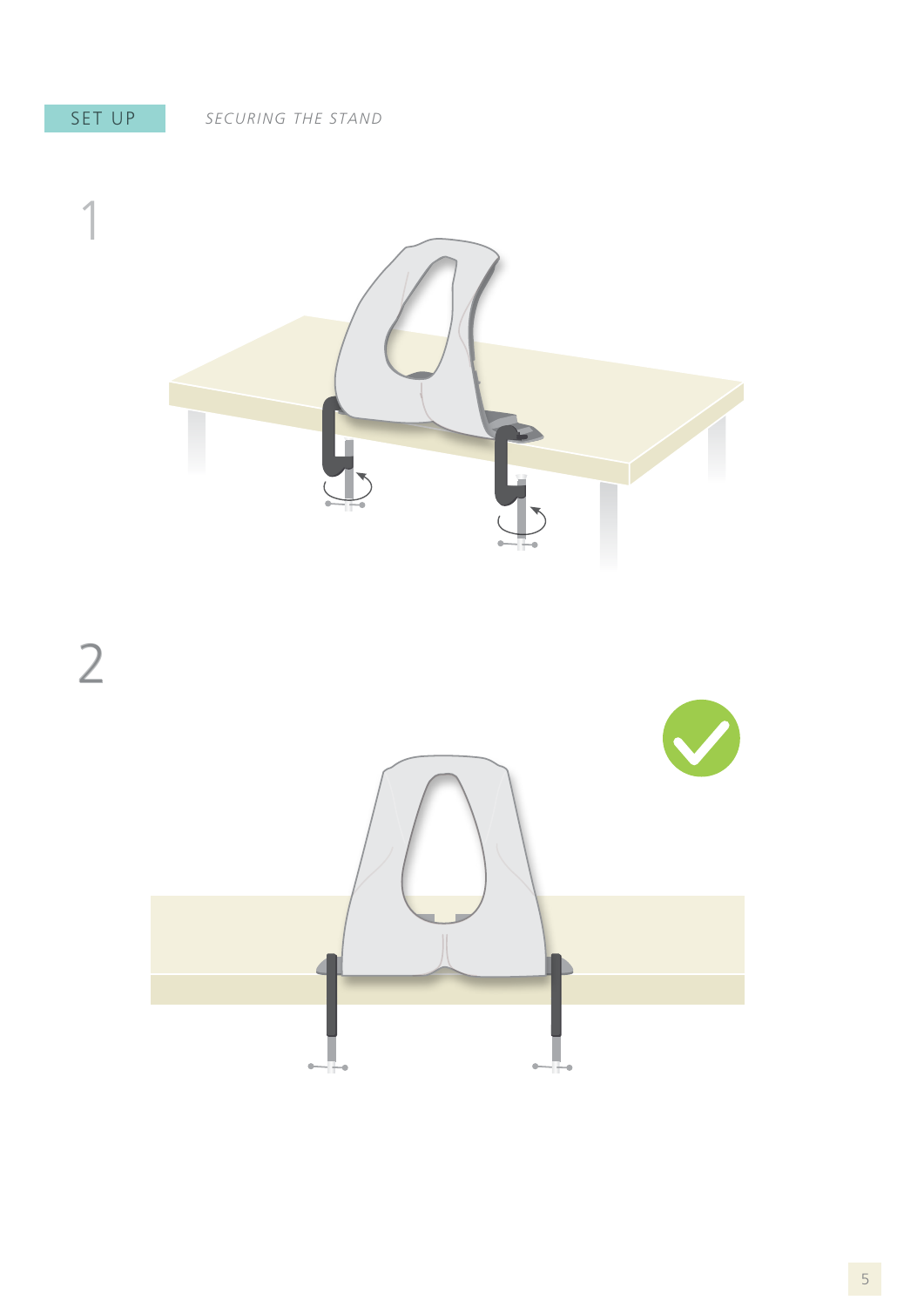





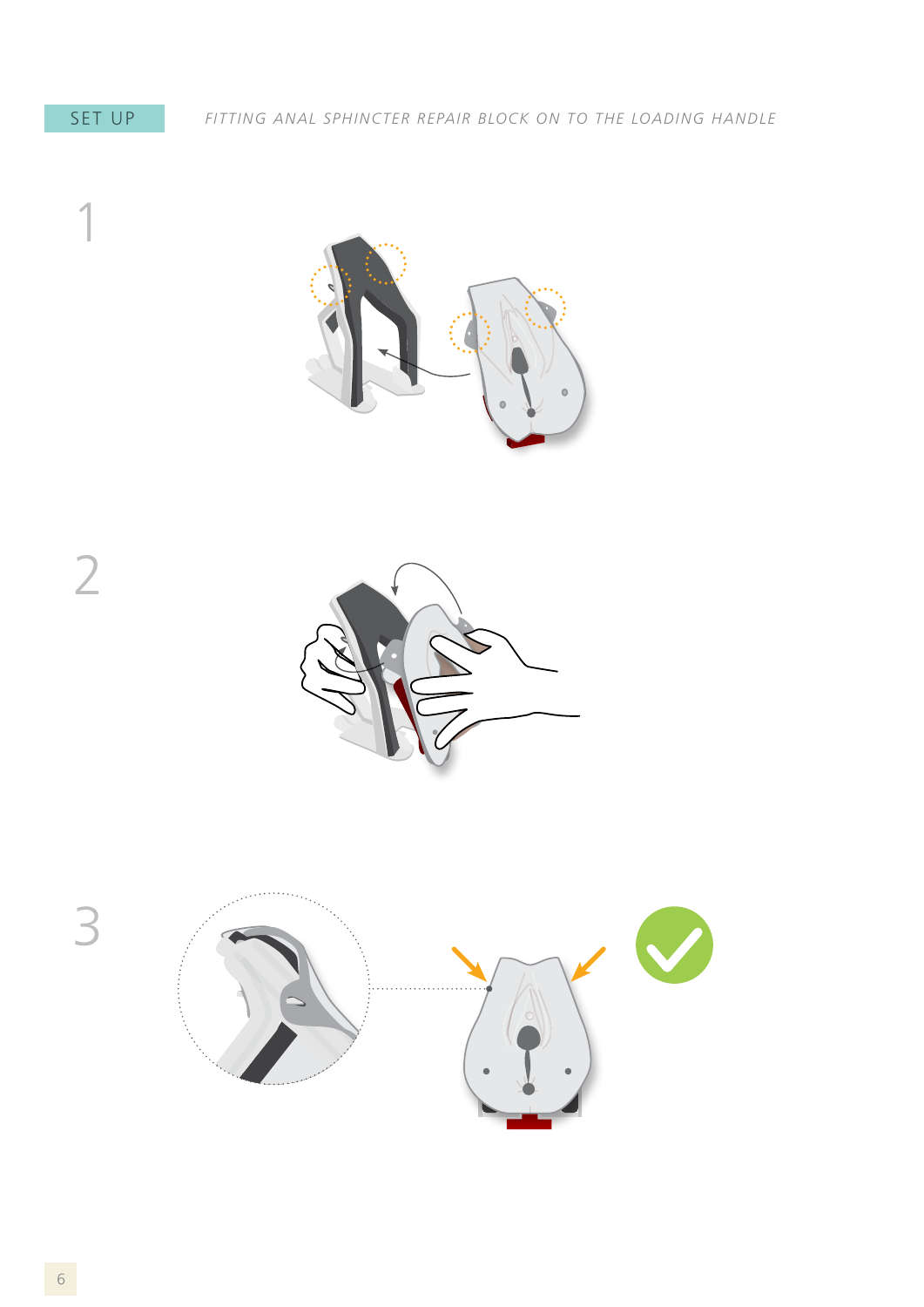SET UP *FITTING TO THE STAND*